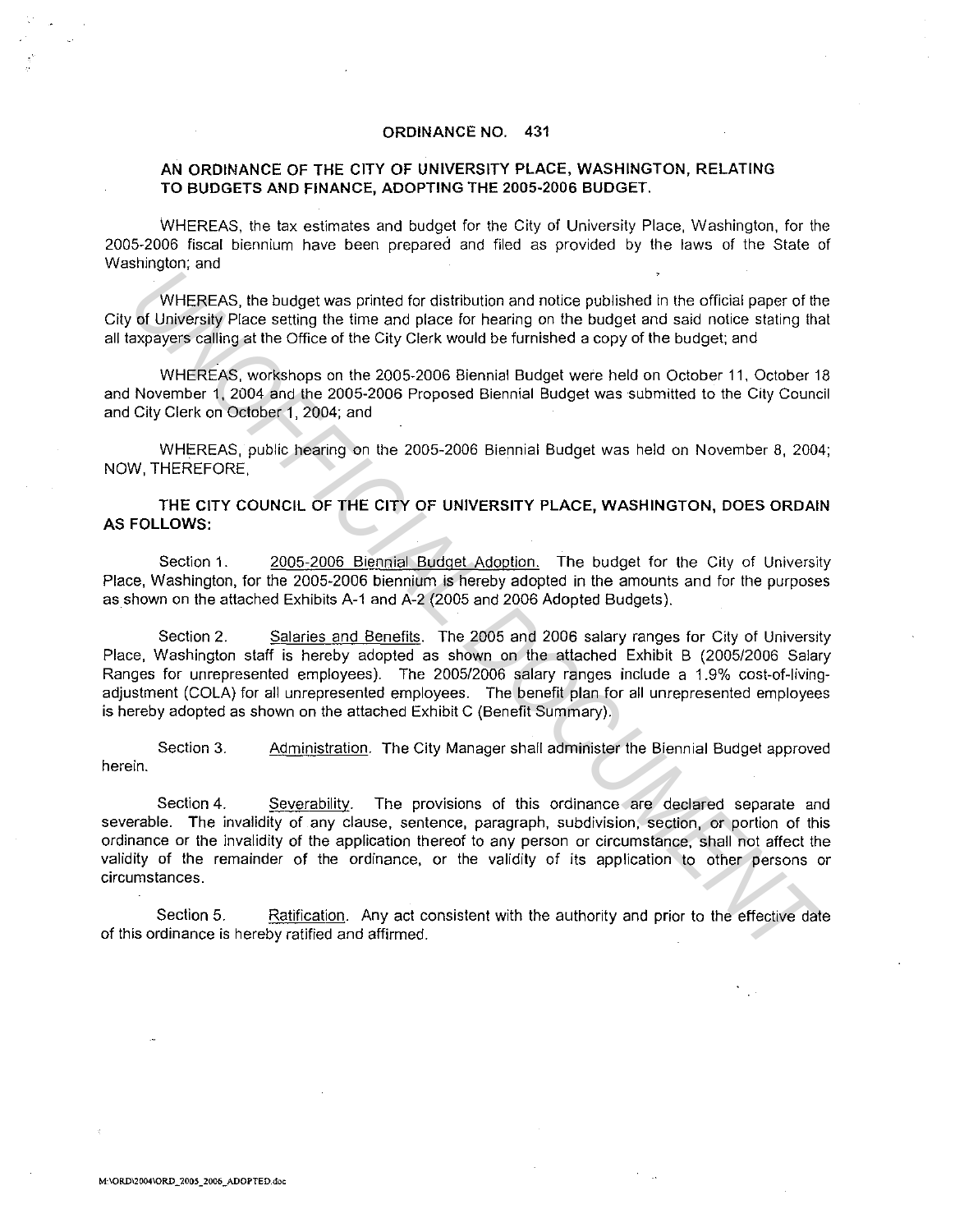Section 6. Publication and Effective Date. A summary of this ordinance consisting of its title shall be published in the official newspaper of the City. This ordinance shall be effective January 1, 2005.

**PASSED BY THE CITY COUNCIL ON NOVEMBER 8, 2004** 

Guassi

*DOCUMENT*

Ken Grassi, Mayor

**ATTEST:**  Sarah Ortiz, Acting City Clerk EST:<br> **And Orliz, Acting City Clerk**<br>
PROVED AS TO FORM:<br>
PROVED AS TO FORM:<br>
PROVED AS TO FORM:<br>
PROVED AS TO FORM:<br>
PROVED AS TO FORM:<br>
PROVED AS TO FORM:<br>
PROVED AS TO FORM:<br>
PROVED AS TO FORM:<br>
PROVED AS TO FORM:<br>
PROV

**APPROVED AS TO FORM:** 

Date of Publication: Effective Date:

November 12, 2004 January 1, 2005

**M. IORD\2004\0RD \_ 2005 \_ 2006 \_ADOPTED.do•**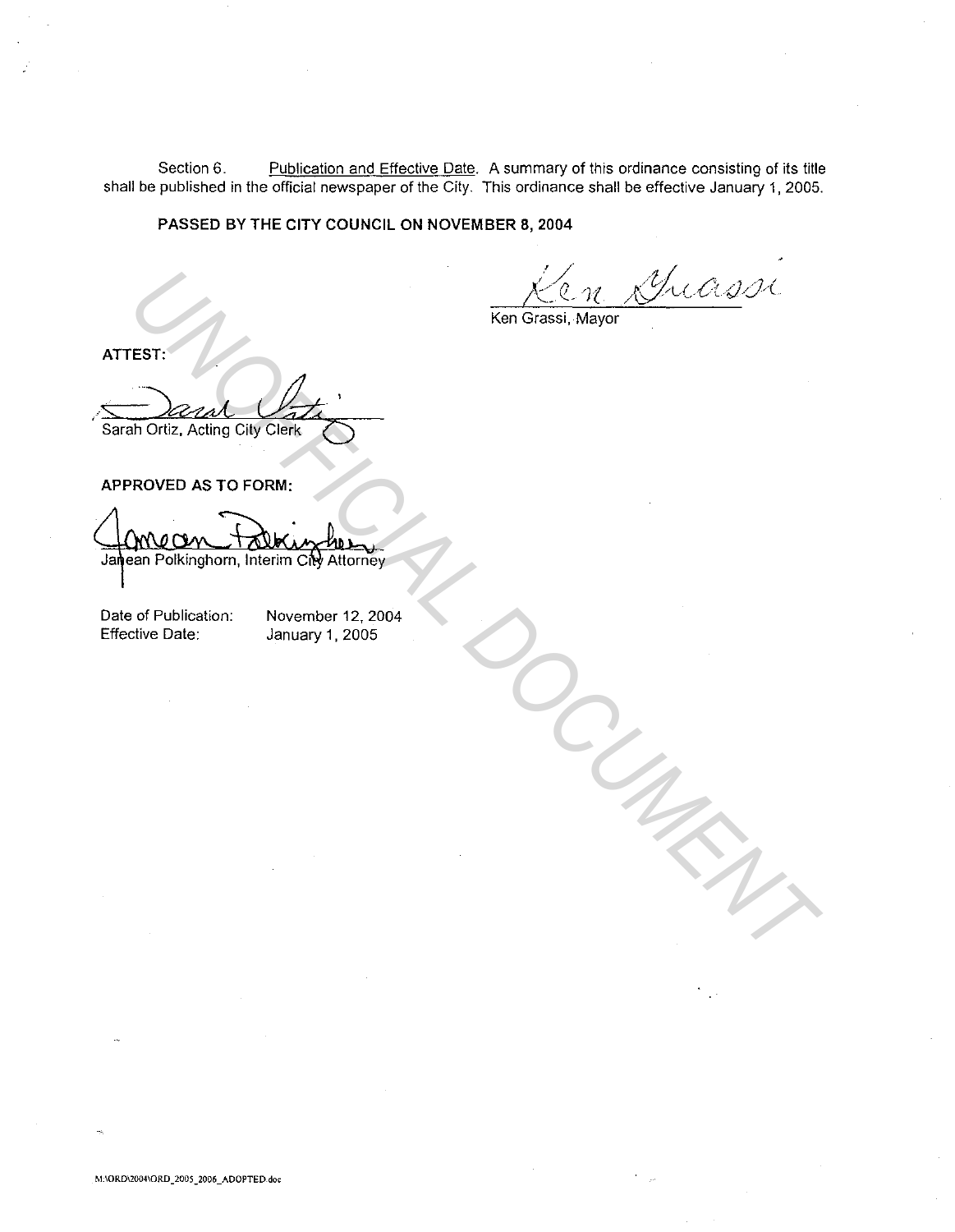## EXHIBIT A-1 CITY OF UNIVERSITY PLACE 2005 Adopted Budget

|                            |                                                               |   | remondo                  | MOMDININS,                                   |   |                     |
|----------------------------|---------------------------------------------------------------|---|--------------------------|----------------------------------------------|---|---------------------|
|                            |                                                               |   | KQIHILIN                 | ORILA                                        |   | $400\,\mathrm{MeV}$ |
|                            |                                                               |   | <b>ourcis</b>            | tisnes                                       |   | BAINGE              |
|                            | <b>EXTERNATION TELEPHONE</b>                                  |   | <b>Manual Adopted by</b> | <b>Roll Ndopted State</b>                    |   | <b>Balance</b>      |
| Operating                  |                                                               |   |                          |                                              |   |                     |
| General                    |                                                               |   |                          |                                              |   |                     |
| 001                        | General                                                       | S | 15,564,493               | S<br>12,331,571                              | S | 3,232,922           |
|                            | <b>Special Revenue</b>                                        |   |                          |                                              |   |                     |
| 101                        | Street                                                        |   | 1,353,686                | 1,353,686                                    |   |                     |
| 102                        | <b>Arterial Street</b>                                        |   | 217,199                  | 217,199                                      |   |                     |
| 103                        | Real Estate Excise Tax                                        |   | 902.350                  | 902,350                                      |   |                     |
| 120                        | Path & Trails                                                 |   | 37,422                   |                                              |   | 37,422              |
| 140                        | Surface Water Mgmt                                            |   | 2,051.248                | 2,051.248                                    |   |                     |
| 188                        | Strategic Reserve                                             |   | 643.264                  |                                              |   | 643,264             |
|                            | Sub-total Special Revenue                                     |   | 5,205,169                | 4,524,483                                    |   | 680,686             |
| Debt Service               |                                                               |   |                          |                                              |   |                     |
| 201                        | Debt Service                                                  |   | 1,443,429                | 1,443,429                                    |   |                     |
|                            | <b>Sub-total Debt Service Funds</b>                           |   | 1,443,429                | 1,443,429                                    |   |                     |
|                            | <b>State Robert Alice</b>                                     |   | <b>ISRODIARES</b>        |                                              |   |                     |
|                            |                                                               |   |                          |                                              |   |                     |
| Capital Improvement<br>301 | Parks CIP                                                     |   | 741,013                  | 741,013                                      |   |                     |
| 302                        | Public Works CIP                                              |   | 4,031,144                | 4,017,006                                    |   | 14,138              |
| 303                        | Municipal Facilities CIP                                      |   | 22,250                   | 22,250                                       |   |                     |
| 304                        | Surface Water Mgmt CIP                                        |   |                          |                                              |   |                     |
|                            | Sub-total CIP                                                 |   | 4,794,407                | 4,780,269                                    |   | 14,138              |
| <b>Internal Service</b>    |                                                               |   |                          |                                              |   |                     |
| 501                        | Fleet & Equipment                                             |   | 942.989                  | 58,730                                       |   | 884 259             |
| 502                        | Information Technology & Services                             |   | 1,656.617                | 665,089                                      |   | 991,528             |
| 505                        | Property Management                                           |   |                          |                                              |   |                     |
| 506                        | Risk Management                                               |   | 271.132                  | 217,150                                      |   | 53.982              |
|                            | Sub-total Internal Service                                    |   | 2,870.738                | 940,969                                      |   | 1,929,769           |
|                            | Non-Annually Budgeted                                         |   |                          |                                              |   |                     |
| 150                        | Donations and Gifts to University Place                       |   | 52,461                   |                                              |   | 52,461              |
|                            | Sub-total Non-Annually Budgeted                               |   | 52,461                   |                                              |   | 52,461              |
|                            | <b>SEARCH Budges</b>                                          |   |                          | $9.930.6972 \leq 5$ , $1.4020.721$ , $1.625$ |   | 59091970            |
|                            | MAORD\2004\2005-2006 Adopted Budget Ordinance Exhibit A-1.xls |   |                          |                                              |   |                     |
|                            |                                                               |   |                          |                                              |   |                     |
|                            |                                                               |   |                          |                                              |   |                     |
|                            |                                                               |   |                          |                                              |   |                     |
|                            |                                                               |   |                          |                                              |   |                     |

 $\sim$ 

 $\frac{2\pi}{\pi} \frac{1}{\sqrt{2}}$ 

 $\bar{\beta}$ 

 $\sim$ 

 $\frac{1}{\sqrt{2}}$ 

l,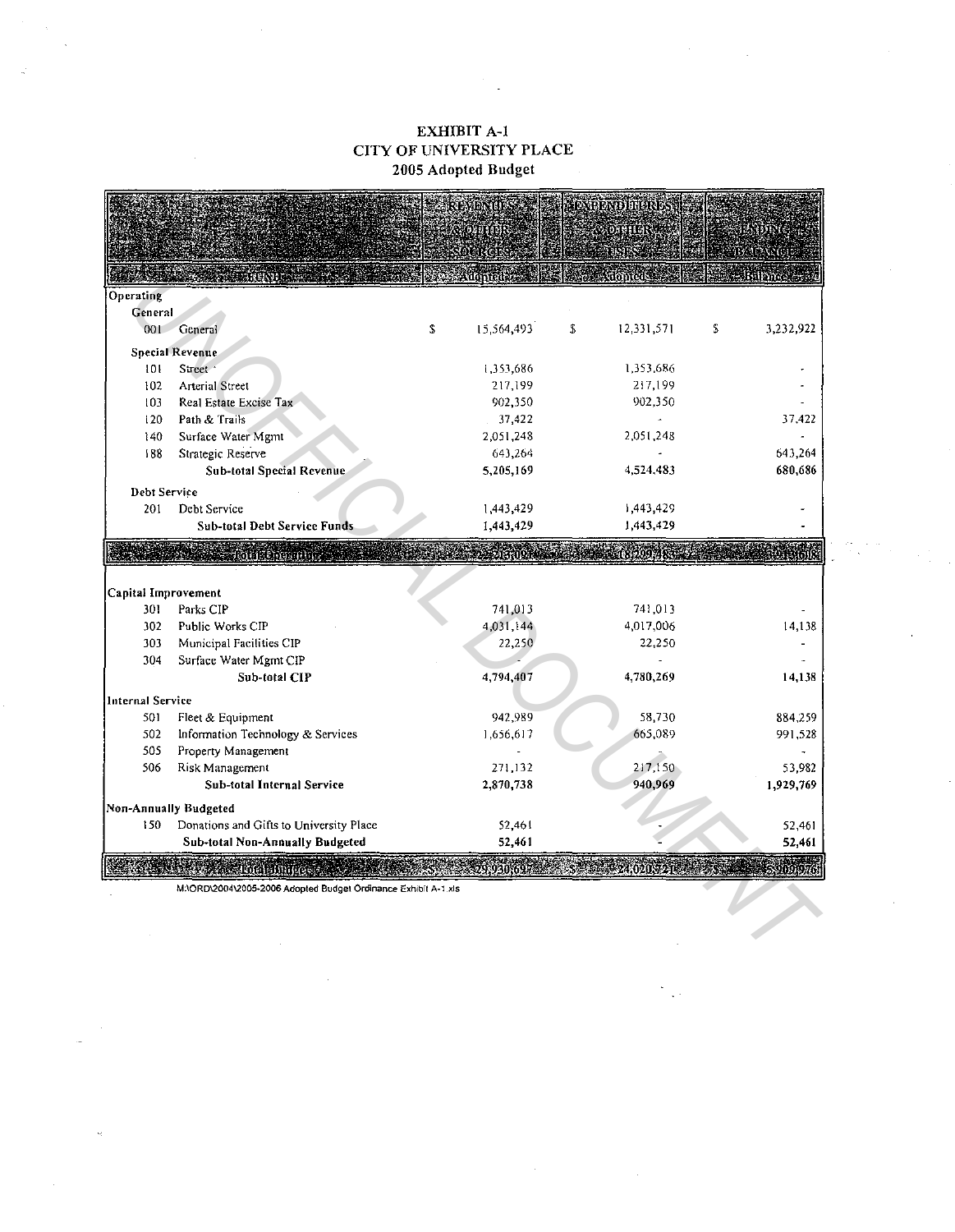## EXHIBIT A-2 CITY OF UNIVERSITY PLACE 2006 Adopted Budget

 $\mathbf{r}$  $\sim$ 

|                         |                                         | JA SAN U         |   | RÍH <b>PADL</b> achtsc |                 |
|-------------------------|-----------------------------------------|------------------|---|------------------------|-----------------|
|                         |                                         | 00000            |   | 16) 1991.              |                 |
|                         |                                         | SOURCERS         |   |                        |                 |
|                         |                                         | <b>sampled</b>   |   | <b>A Propici</b>       | 建铝压的            |
| Operating               |                                         |                  |   |                        |                 |
| General.                |                                         |                  |   |                        |                 |
| 001                     | General                                 | \$<br>14,738,449 | S | 12,238,171             | \$<br>2,500,278 |
|                         | Special Revenue                         |                  |   |                        |                 |
| 101                     | Street <sup>-</sup>                     | 1,400,526        |   | 1,400,526              |                 |
| 102                     | Arterial Street                         | 217,943          |   | 207,736                | 10,207          |
| 103                     | Real Estate Excise Tax                  | 715,000          |   | 715,000                |                 |
| 120                     | Path & Trails                           | 41,163           |   |                        | 41,163          |
| 140                     | Surface Water Mgmt                      | 2,064,040        |   | 2,064,040              |                 |
| 138                     | Strategic Reserve                       | 649,927          |   |                        | 649,927         |
|                         | <b>Sub-total Special Revenue</b>        | 5,088,599        |   | 4,387,302              | 701,297         |
| Debt Service            |                                         |                  |   |                        |                 |
| 201                     | Debt Service                            | 1,294,358        |   | 1,294,358              |                 |
|                         | <b>Sub-total Debt Service Funds</b>     | 1,294,358        |   | 1,294,358              |                 |
|                         | <b>Total Operating 22</b>               |                  |   |                        |                 |
| Capital Improvement     |                                         |                  |   |                        |                 |
| 301                     | Parks CIP                               | 334,000          |   | 334,000                |                 |
| 302                     | Public Works CIP                        | 1,362,663        |   | 1,287,126              | 75,537          |
| 303                     | Municipal Facilities CIP                | 21,250           |   | 21,250                 |                 |
|                         | Sub-total CIP                           | 1,717,913        |   | 1,642,376              | 75,537          |
| <b>Internal Service</b> |                                         |                  |   |                        |                 |
| 501                     | Fleet & Equipment                       | 1,073,482        |   | 58,730                 | 1,014,752       |
| 502                     | Information Technology & Services       | 1,705,746        |   | 602,247                | 1,103,499       |
| 505                     | Property Management                     |                  |   |                        |                 |
| 506                     | Risk Management                         | 320,039          |   | 255,150                | 64,889          |
|                         | Sub-total Internal Service              | 3,099,267        |   | 916,127                | 2,183,140       |
|                         | Non-Annually Budgeted                   |                  |   |                        |                 |
| 150                     | Donations and Gifts to University Place | 52,461           |   |                        | 52,461          |
|                         | Sub-total Non-Annually Budgeted         | 52,461           |   |                        | 52,461          |
|                         | itotet Budget                           |                  |   |                        |                 |
|                         |                                         |                  |   |                        |                 |
|                         |                                         |                  |   |                        |                 |
|                         |                                         |                  |   |                        |                 |
|                         |                                         |                  |   |                        |                 |
|                         |                                         |                  |   |                        |                 |

 $\label{eq:2} \frac{d}{dt}\sum_{i=1}^n\frac{d}{dt}\sum_{j=1}^n\frac{d}{dt} \int_{-\infty}^{\infty}d\tau\int_{-\infty}^{\infty}d\tau\int_{-\infty}^{\infty}d\tau\int_{-\infty}^{\infty}d\tau\int_{-\infty}^{\infty}d\tau\int_{-\infty}^{\infty}d\tau\int_{-\infty}^{\infty}d\tau\int_{-\infty}^{\infty}d\tau\int_{-\infty}^{\infty}d\tau\int_{-\infty}^{\infty}d\tau\int_{-\infty}^{\infty}d\tau\int_{-\infty}^{\infty$ 

 $\sim$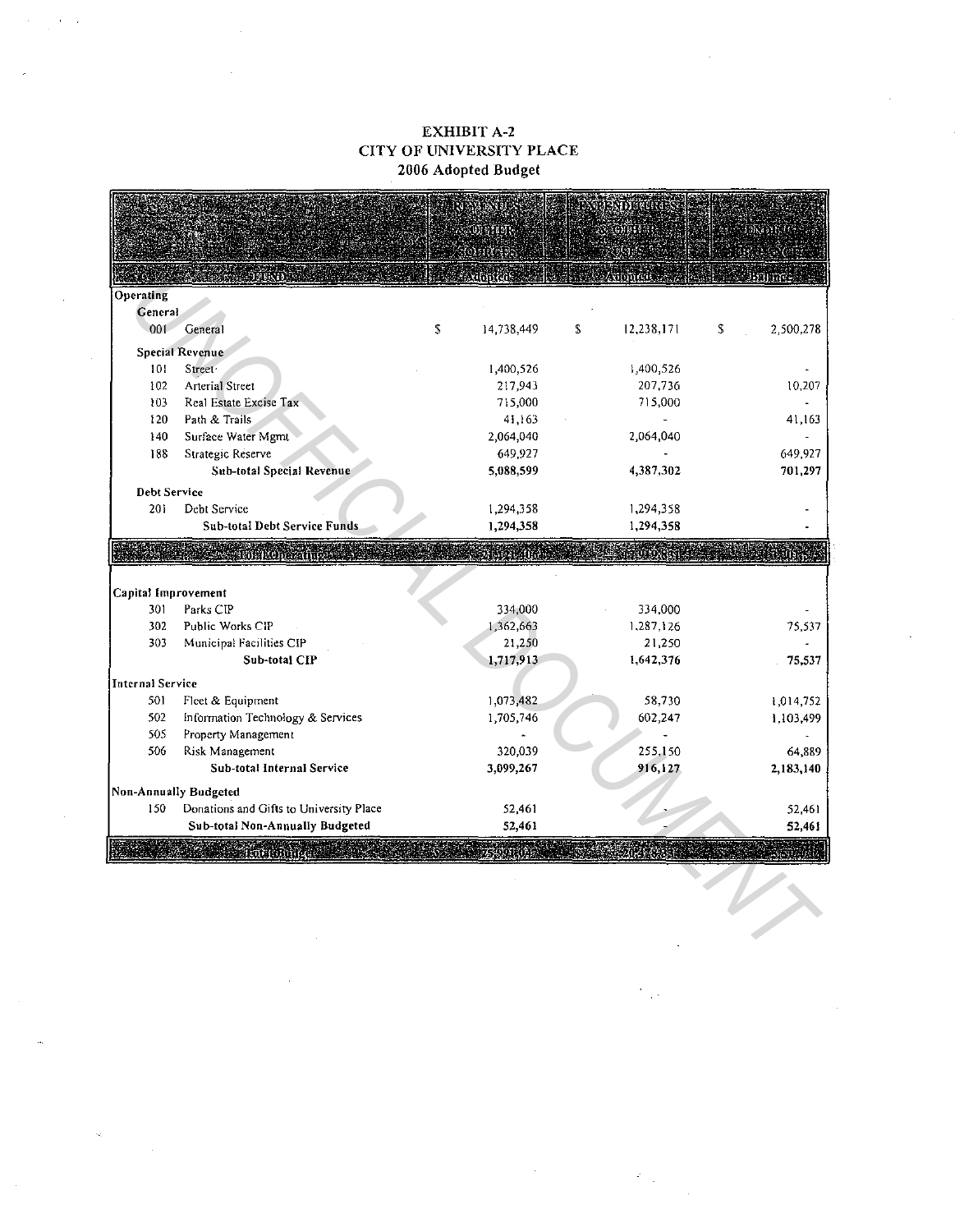## EXHIBIT B City of University Place 2005-2006 Salary Ranges

|                                                  |          |                                    | 2005                                                   |                           | 2006     |  |
|--------------------------------------------------|----------|------------------------------------|--------------------------------------------------------|---------------------------|----------|--|
|                                                  | 2004     |                                    | Salary Range                                           | Salary Range              |          |  |
| Position                                         | High     | Entry                              | High                                                   | Entry                     | High     |  |
| City Manager                                     |          | Set by resolution                  |                                                        | Set by resolution         |          |  |
| Deputy City Manager                              | 9.200    | 7,406                              | 9.375                                                  | 7.547                     | 9,553    |  |
| City Attorney                                    | 9,200    | 7,084                              | 8,967                                                  | 7.219                     | 9,138    |  |
| Community Services Director/ACM                  | 8,800    | 7,084                              | 8,967                                                  | 7.219                     | 9,138    |  |
| Community Development Director/ACM               | 8,800    | 7,084                              | 8,967                                                  | 7.219                     | 9.138    |  |
| Finance Director                                 | 7,750    | 6,239                              | 7,897                                                  | 6,357                     | 8,047    |  |
| City Engineer/Ass't CD Director                  | 7,750    | 6,239                              | 7,897                                                  | 6.357                     | 8,047    |  |
| Development Services Dir./Building Official      | 6.605    | 5,530                              | 7,000                                                  | 5.635                     | 7,133    |  |
| Public Works Sup't/Ass't CD Director             | 6.605    | 5,530                              | 7,000                                                  | 5,635                     | 7,133    |  |
| Economic Development Director                    | 6,605    | 5,317                              | 6,730                                                  | 5,418                     | 6,858    |  |
| Communication & Technology Srvcs. Dir.           | 6,605    | 5,317                              | 6,730                                                  | 5,418                     | 6,858    |  |
| Sr. Project Eng./Ass't City Engineer             | 6,605    | 5,317                              | 6,730                                                  | 5,418                     | 6,858    |  |
| Sr. Parks Project Manager                        | 6,605    | 5,317                              | 6,730                                                  | 5,418                     | 6,858    |  |
| Deputy City Attorney                             | 6,350    | 5,112                              | 6,471                                                  | 5.209                     | 6,594    |  |
| Planning Manager                                 | 6,350    | 5,112                              | 6,471                                                  | 5,209                     | 6,594    |  |
| City Clerk                                       | 5,600    | 4,508                              | 5,706                                                  | 4,594                     | 5,815    |  |
| Finance Operations Manager                       | 5,600    | 4,508                              | 5,706                                                  | 4.594                     | 5,815    |  |
| Manager (HR, Rec, Permits, Property, etc.)       | 5,600    | 4,508                              | 5,706                                                  | 4.594                     | 5.815    |  |
| Senior Analyst (Management, Financial, ITS etc.) | 5,600    | 4,508                              | 5,706                                                  | 4,594                     | 5,815    |  |
| Analyst (Financial, Management, ITS, etc.)       | 5,200    | 4,186                              | 5,299                                                  | 4,266                     | 5,400    |  |
| Project Engineer                                 | 5.200    | 4,186                              | 5,299                                                  | 4.266                     | 5,400    |  |
| Associate Planner                                | 4,900    | 4,186                              | 5,299                                                  | 4,266                     | 5,400    |  |
| Building Inspector/Plans Examiner                | 4900     | 4,186                              | 5,299                                                  | 4.266                     | 5,400    |  |
| Executive Assistant                              | 4,649    | 3,742                              | 4,737                                                  | 3.813                     | 4,827    |  |
| Paralegal                                        | 4 6 4 9  | 3,742                              | 4,737                                                  | 3,813                     | 4,827    |  |
| Sr. Engineering Tech./Inspector                  | 4,649    | 3,742                              | 4,737                                                  | 3,813                     | 4,827    |  |
| Supervisor (Rec., Admin., Park Maint., etc.)     | 4,649    | 3,742                              | 4,737                                                  | 3,813                     | 4,827    |  |
| Administrative Assistant                         | 4,233    | 3,407                              | 4,313                                                  | 3,472                     | 4,395    |  |
| Assistant Planner                                | 4,233    | 3,407                              | 4,313                                                  | 3,472                     | 4,395    |  |
| Coordinator (Rec., Network, Crime Prev., etc.)   | 4,233    | 3,407                              | 4,313                                                  | 3,472                     | 4,395    |  |
| Deputy City Clerk                                | 4,233    | 3,407                              | 4,313                                                  | 3,472                     | 4,395    |  |
| Engineering Technician                           | 4,233    | 3,407                              | 4,313                                                  | 3,472                     | 4,395    |  |
| Permit Expeditor                                 | 4 2 3 3  | 3,407                              | 4,313                                                  | 3,472                     | 4,395    |  |
| Sr. Specialist (Fin., Office, Land Use, etc.)    | 4,233    | 3.407                              | 4,313                                                  | 3,472                     | 4,395    |  |
| Specialist (Rec., Fin., Office, Land Use, etc.)  | 3.928    | 3,162                              | 4,003                                                  | 3,222                     | 4.079    |  |
| Technician (Facility, Permit, etc.)              | 3,410    | 2,745                              | 3,475                                                  | 2,798                     | 3,541    |  |
| Office Assistant II                              | 3,106    | 2,500                              | 3,165                                                  | 2,548                     | 3,225    |  |
| Office Assistant Mntern                          | 2,730    | 2,198                              | 2,782                                                  | 2,240                     | 2,835    |  |
| Temp. Assistant (Clerical, Rec., etc.)           | 12.50/hr | Min Wage                           | 12.50/hr                                               | Min Wage                  | 12.50/br |  |
| Maintenance Worker (Lead, I, II, III)            |          | Set by contract<br>Set by contract |                                                        |                           |          |  |
| Temporary Project Director                       | 7,750    | 6,239                              | 7,897                                                  | 6,357                     | 8,047    |  |
| Temporary Project Manager                        | 5,600    | 4,508                              | 5,706                                                  | 4,594                     | 5,815    |  |
| Temporary Project Assistant                      | 4,233    | 3.408                              | 4,313                                                  | 3,472                     | 4,395    |  |
| City Council Member                              |          | Set by separate ordinance          |                                                        | Set by separate ordinance |          |  |
| Mayor                                            |          |                                    | Set by separate ordinance<br>Set by separate ordinance |                           |          |  |

 $\mathcal{L}$ 

M:IOR0\200412005-2006 Adopted 6udge1 Ordinance Exhibit 6 xis

 $\sim$   $\sim$